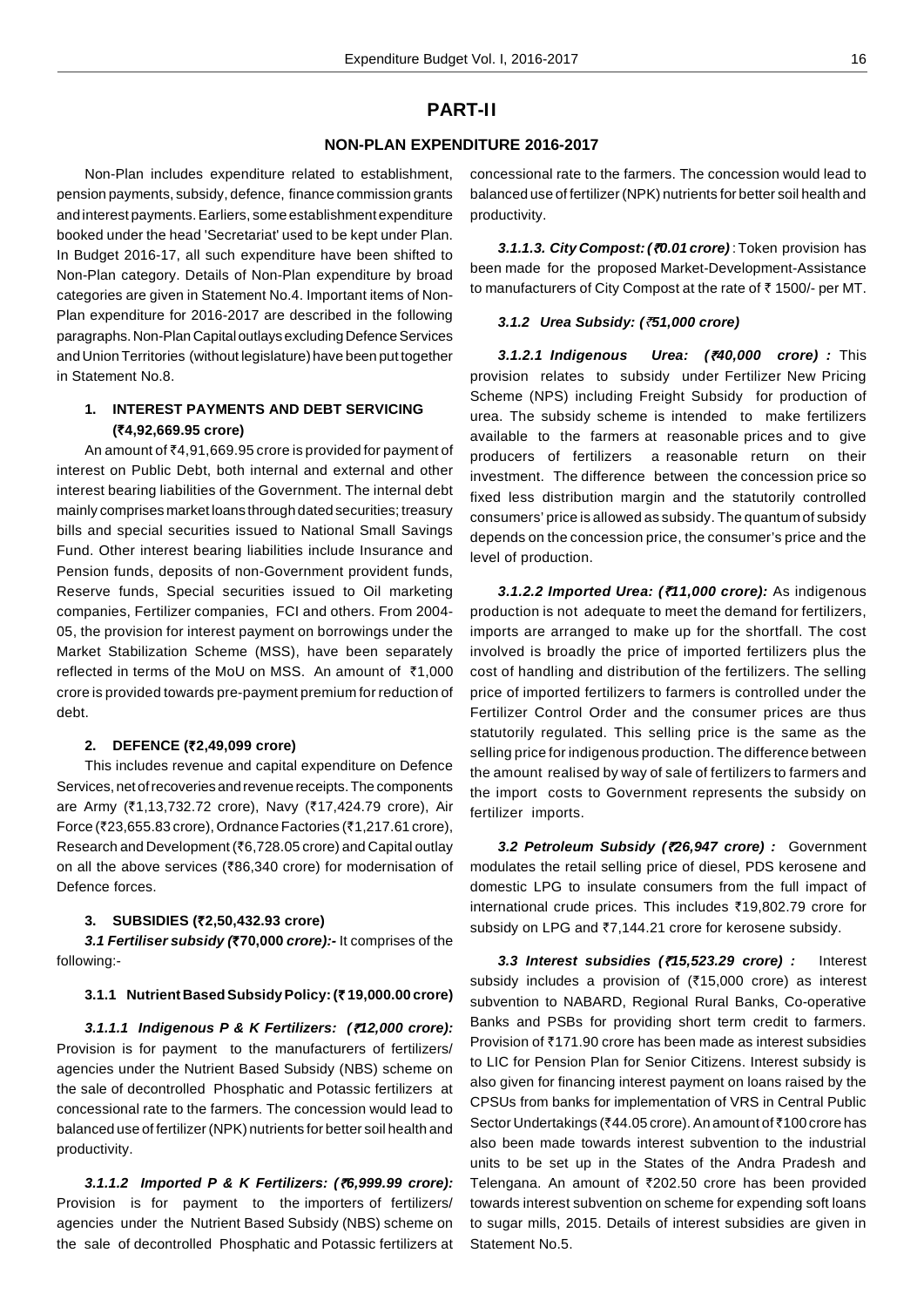**3.4 Other Subsidies (`3,128.03 crore)** :- The details of other subsidies are given in Statement No.6. Major items for which provisions have been made are explained below:-

- **(a) Scheme for exending financial assistance to Suger Undertakings-2014 (`800 crore):** The provision is for providing financial assistance to Suger Undertakings.
- **(b) Haj Subsidy (`450 crore):** This is in respect of the Haj operations and is provided to subsidise the air fare payable by the Haj pilgrims.
- **(c) Support for Market Intervention/Price Support Scheme for agricultural produce-(`80 crore):** The price support or market intervention measures are designed to ensure remunerative prices to farmers.
- **(d) Subsidy for Helicopter Services in North East Region (`86 crore):** The provision is for providing Helicopter Services in North East Region.
- **(e) Subsidy to Shipyard's (`50 crore):** The provision is for subsidy to Non-Central PSUs Shipyards and private sector Shipyards.
- **(f) Subsidy on import of Pulses(`115 crore):** The provision is for subsidy on import of pulses.
- (g) An amount of  $\overline{567.01}$  crore is provided towards discharge of past liabilities of subsidy on import of edible oils.
- **4. ASSISTANCE TO STATES FROM NATIONAL DISASTER RESPONSE FUND (`6,450 crore)**

The Thirteenth Finance Commission has recommended merger of the existing National Calamity Contingency Fund (NCCF), constituted as per the recommendations of Eleventh Finance Commission, into National Disaster Response Fund (NDRF) as provided under Disaster Management Act, 2005. The amount collected from National Calamity Contingent Duty (NCCD) is transferred to the NDRF and assistance to States for calamity relief is met out of the NDRF. It is estimated that NCCD of ₹6,450 crore will be collected and transferred to NDRF.

## **7. POSTAL DEFICIT (`8,415.53 crore)**

Postal Deficit represents the shortfall in the working expenses of the Department of Posts. While the working expenses of the Department is placed at  $\text{\texttt{722,242.58}}$  crore, postal receipts are estimated at  $\bar{z}$ 13,827.05 crore, leaving a deficit of  $\bar{z}$ 8,415.53 crore.

# **8. REIMBURSEMENT OF LOSSES TO RAILWAYS ON OPERATING STRATEGIC LINES (`820 crore)**

An amount of ₹820 crore is provided towards reimbursement in 2015-16 to Railways for losses on operating strategic lines.

## **9. SUBSIDIES TO RAILWAYS FOR DIVIDEND RELIEF AND OTHER CONCESSIONS (`4300.80 crore)**

In terms of the recommendations of the Railway Convention Committee, the Railways are given concessions in payment of dividend to General Revenues on a number of items. These have

been explained in the Receipts Budget. The dividend concessions, except those relating to loss on operating of strategic lines, are provided to Railways in the form of subsidy from General Revenues.

### **10. GENERAL SERVICES**

**10.01 Organs of State (`5706.43** *crore) :–* The main provisions are for Parliament **(**`1,001.50 crore), President/Vice President **(**`58.70 crore), Council of Ministers **(**` 417.83 crore), Administration of Justice **(**`575.17 crore) and the Indian Audit and Accounts Department **(**`3,653.23 crore).

**10.02 Tax Collection (`12,017.24** *crore) :–* The provisions are for expenditure of tax collecting agencies and relate mainly to the Income Tax department **(**`5,131.16 crore), Customs **(**`3,176.73 crore) and Central Excise **(**`3,579.68 crore). The expenditure relating to Customs includes provision for Coast Guards **(**`1,624.41 crore).

**10.03 Elections (`3,730.81 crore) :-** The provision is towards Lok Sabha election expenses (₹ 1761.43 crore), issue of identity cards to voters ( $\bar{\tau}$  40 crore), and other elections expenses (₹1847.86 crore).

**10.04 Secretariat-General Services (**`3,660.10 **crore):-** The major provisions are for Ministry of Defence, including the organisation of Controller General of Defence Accounts and Defence Estates Organisation **(**`2,109.70 crore); External Affairs **(**`402.32 crore), Home Affairs **(**`307.14 crore), Revenue **(**`182.06 crore) and Economic Affairs **(**`182.42 crore).

**10.05 Police (**`59,796.09 *crore) :–* The provision includes ₹ 15,841.15 crore for Central Reserve Police, ₹ 14,443.90 crore for Border Security Force, ₹ 4,240.50 crore for Assam Rifles, ₹ 6,042.50 crore for Central Industrial Security Force, ₹4,141.24 crore for Indo-Tibetan Border Police, ₹5,485,63 crore for Delhi Police, ₹3,775.17 crore for Sashastra Seema Bal, ₹70 crore for Modernisation of Police Force,  $\bar{\tau}$  624.22 crore for National Security Guard, ₹ 1,390.45 crore for Intelligence Bureau, ₹1,210.61 crore for Jammu & Kashmir Light Infantry and ₹650.65 crore for Central Bureau of Investigation.

**10.06 External Affairs (`5,835.01** *crore) :–* This expenditure is mainly for the Embassies and Missions abroad and for Special Diplomatic Expenditure.

**10.07 Pensions (`1,23,368.07** *crore) :–* The Provision is for pensions and other retirement benefits of retired personnel of Defence Services **(**`82,332.66 crore) and other civil departments **(**`41,035.41 crore) including pensionary benefits of the employees of the Department of Telecommunications together with employees absorbed in Bharat Sanchar Nigam Ltd. **(**`8,932 crore) and ₹1,085 crore for medical treatment of CGHS pensioners. Pensionary charges of Railways and Department of Posts are treated as part of operating expenses of these Departments.

**10.09 Others (`4,050.37** *crore):–* The major provisions included are  $\bar{\zeta}$ 1,747.60 crore for public works,  $\bar{\zeta}$  (-) 125 crore for working expenses of Canteen Stores Department, ₹300 crore for transfer to Guarantee Redemption Fund and  $\bar{\tau}$  384.17 crore for others.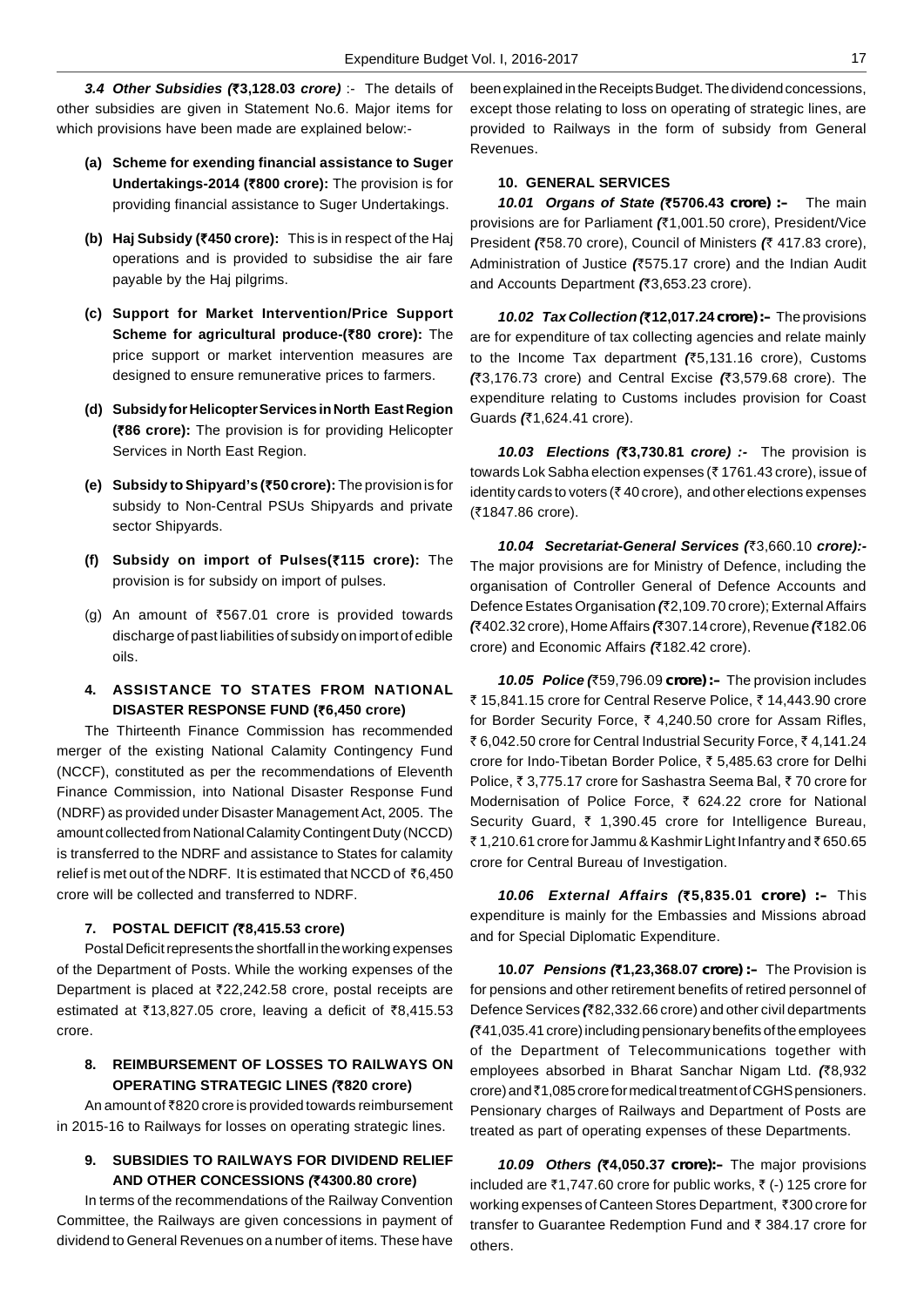The revenue expenditure of the commercial departments included in this sector, namely the Canteen Stores Department, is estimated at  $\text{\texttt{715,000}}$  crore. However, this will be offset by receipts of ₹15,125 crore.

### **11. SOCIAL SERVICES**

**11.01 Education (`14,551.04** *crore) :–* The provision includes ₹2,695.47 crore for Kendriya Vidyalayas, ₹571 crore for Navodaya Vidyalaya Samiti, `2441.94 crore for University Grants Commission, ₹2008.71 crore for Indian Institutes of Technology and ₹1065.05 crore for National Institutes of Technology. This also includes provisions for Indian Institutes of Management (`5 crore), Support to Indian Institute of Science and Indian Institutes of Science for Education and Research (₹302.52 crore), and Assistance to other Institutions (₹191.42 crore)

**11.04 Medical, Public Health and Family Welfare (`5188.63** *crore) :–* The provision includes `920 crore for Central Government Health Scheme, ₹2077.55 crore for major central and medical institutions ₹384 crore for medical education, training and research. This also includes ₹252.70 crore towards Ayurveda, Yoga and Naturopathy Siddha and Homoeopathy.

**11.06 Information and Broadcasting (`3,203.99 crore):-** The provision includes grants to Prasar Bharati ₹2716.86 crore) towards meeting salary and salary related expenditure and ₹487.13 crore for the various information and publicity agencies like Films Division, Directorate of Advertising and Visual Publicity, Press Information Service, Song and Drama Division, Publications Division, etc.

**11.07 Labour Welfare (`4,722.42** *crore) :–* The provision includes ₹4,025 crore for contribution to the Social Security for Employees' Pension Scheme, 1995. Other schemes for which provision has been made include Industrial Relations, Working Conditions and Safety, Labour Welfare, Labour Education and Training of Craftsmen and Supervisors.

**11.08 Social Security and Welfare (`1,329.60** c*rore):–*The provision includes `760.16 crore for pension and other benefits to freedom fighters, ₹61.03 crore for child and women welfare and ₹67 crore for the welfare and empowerment of persons with disabilities.

**11.09 Secretariat Social Services (`570.12** *crore):–* This includes a provision of  $\overline{5}107.62$  crore for Health and Family Welfare Secretariat, ₹95.99 crore for Higher Education, ₹47.89 crore for Labour & Employment and ₹70.32 crore for Information & Broadcasting.

**11.10 Others (2568.55 crore):-** This include Art & Culture (₹723.73 crore), Housing & Urban Development (₹959.53 crore), Sports & Youth Services (₹166 crore).

### **12. ECONOMIC SERVICES**

**12.01 Agriculture and Allieds Activities (`4,015.54** *crore):–* The provisions are for various schemes relating to crop husbandry, plantations, soil and water conservation, animal husbandry, dairy development, fisheries, forestry and wild life, food, storage, warehousing, etc. Major provision is for agricultural research and education (₹2,906.64 crore).

**12.02 Foreign Trade & Export Promotion (`1,711.76 crore) : -** The provision is mainly towards duty drawback CST (₹1,200 crore) for deemed export benefits.

**12.04 Industry and Minerals (`2,758.68** *crore) :–* The main provisions are for village and small industries, the Geological Survey of India, the industrial projects of Department of Atomic Energy, including nuclear fuel projects and for organisations and schemes relating to textiles and jute. The provision for projects of Department of Atomic Energy takes into account ₹487.93 crore as net receipts on Fuel Fabrication Facilities, which is treated as a departmentally run commercial undertaking. This includes provision for Bhaba Atomic Research Centre (₹487.20 crore).

**12.05 Transport (`4133.35** *crore) :–* The provisions mainly relate to maintenance of roads and bridges ( $\overline{3}$ , 525.64 crore), including National Highways (₹2,837.57 crore), Border Roads Organisation ( $\bar{c}$ 644 crore) and assistance to major and nonmajor ports ( $\overline{z}$ 213.93 crore). Lighthouses and Lightships Department is treated as a commercial undertaking and its receipt and expenditure are estimated at  $\bar{\tau}$ 250 crore.

**12.06 Science, Technology and Environment (`7513.50** *crore)* :– The provisions include ₹3,717.05 crore for Atomic Energy Research, ₹1,480.99 crore for Space Research, ₹390.53 crore for the Schemes of the Department of Science and Technology, ₹1,750.20 crore for the Council of Scientific and Industrial Research, `83.42 crore for Ecology and Environment and ₹50.72 crore for Oceanographic Research.

**12.09 Census, Surveys and Statistics (`808.81 crore):** The provision is mainly for National Sample Survey Organisation.

## **13. NON-PLAN GRANTS TO STATE GOVERNMENTS (`1,115,645.60 crore)**

The provision is mainly to provide the Non-Plan Grants recommended by XIV Finance Commission. These includes Post devolution Revenue deficit grants, Grants to Municipal Bodies (Rural and Urban) and Grants as Contribution of Union to State Disaster Response Fund (SDRF). In addition a provision is also made for providing compensation to States for revenue loses due to phasing out of CST.

# **14. NON-PLAN GRANTS TO UNION TERRITORY GOVERNMENTS (`2,710.01 crore)**

The provision is mainly for Puducherry to cover its non-Plan revenue gap (₹546 crore) and Grants in lieu of share in Central taxes & duties to NCT of Delhi (₹325 crore). Details are given in Statement No.10.

## **15. GRANTS TO FOREIGN GOVERNMENTS (`4,529.79 crore)**

The major provisions are  $\bar{\zeta}$ 1,200 crore for Bhutan,  $\bar{\zeta}$ 300 crore for Nepal, ₹290 crore for African Countries, ₹150 crore for Bangladesh ₹230 crore for Sri Lanka, ₹200 crore for Myanmar, ₹500 crore for Afghanistan, ₹40 crore for Maldives, ₹1,619.79